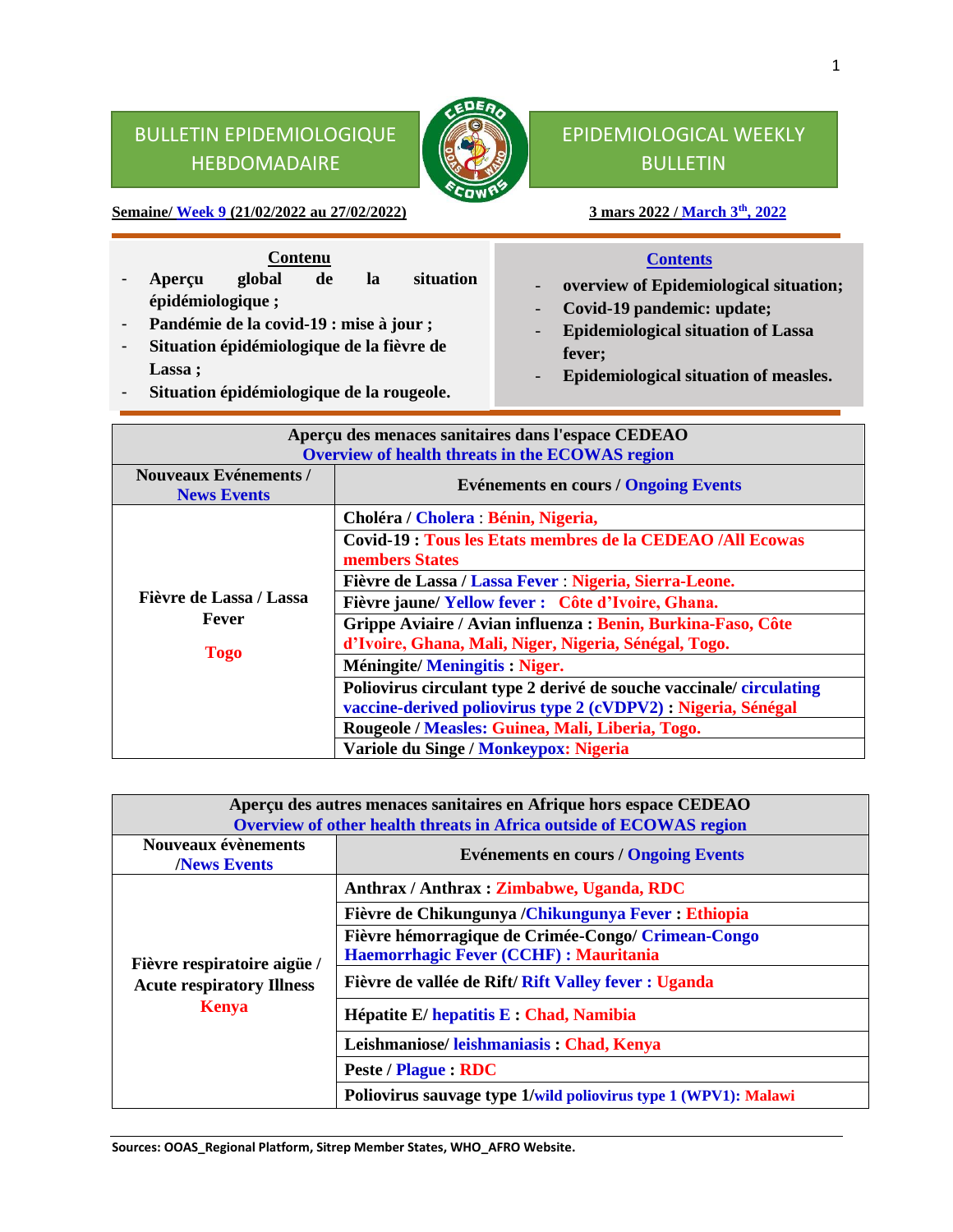#### **Pandémie de la covid-19 (mise à jour)** :

A la date du 27 février 2022, la situation épidémiologique faisait état d'un cumul de **831.294** cas confirmés dont **11.301** décès (létalité de **1,4%**), **809.050** cas guéris (**97,3 %**)**.** Le nombre de cas actifs était de **8210** soit **1%** du cumul des cas confirmés avec des disparités au niveau des Etats membres (Voir tableau 1).

#### **Covid-19 pandemic (update)**

As of February 27, 2022, the epidemiological situation showed a cumulative total of **831,294** confirmed cases, including **11,301** deaths (CFR **1.4%**), **809,050** discharged (**97.3%**). The number of active cases was **8,210**, i.e. **1%** of the cumulative number of confirmed cases, with disparities between Member States (see table 1).

**Table 1 : Répartition des cas par Etat membre à la date du 27 février 2022/ Distribution of cases by member State as of february 27 th, 2022.**

|                         | Covid-19 in ECOWAS Region, 27 February 2022.                                           |                        |                                                                                                            |     |                      |       |            |      |
|-------------------------|----------------------------------------------------------------------------------------|------------------------|------------------------------------------------------------------------------------------------------------|-----|----------------------|-------|------------|------|
|                         | WORLD:<br>Cases: 435,996,996<br>Deaths: 5,968,069<br>CFR: 1.36 %                       |                        | <b>AFRICA:</b><br>Cases: 11,519,531 (2.6 % of global)<br>Deaths: 249,261 (4.2 % of global)<br>CFR . 2,16 % |     |                      |       |            |      |
|                         | ECOWAS in Africa: 7.2 % of cases; 4.5 % of deaths; 7.7 % of recovered; 4.4 % of active |                        |                                                                                                            |     |                      |       |            |      |
| <b>ECOWAS Countries</b> |                                                                                        | <b>Confirmed cases</b> | Deaths (CFR %)                                                                                             |     | <b>Recovered (%)</b> |       | Active (%) |      |
|                         | Nigeria                                                                                | 254525                 | 3142                                                                                                       | 1.2 | 249013               | 97.8% | 2370       | 0.9  |
|                         | Ghana                                                                                  | 159124                 | 1442                                                                                                       | 0.9 | 157133               | 98.7% | 549        | 0.3  |
|                         | Guinea                                                                                 | 36410                  | 778                                                                                                        | 2.1 | 32997                | 90.6% | 2635       | 7.2  |
|                         | Senegal                                                                                | 85676                  | 1960                                                                                                       | 2.3 | 83622                | 97.6% | 93         | 0.1  |
|                         | Côte d'Ivoire                                                                          | 81467                  | 792                                                                                                        | 1.0 | 79816                | 98.0% | 859        | 1.1  |
|                         | Guine-Bissau                                                                           | 8001                   | 167                                                                                                        | 2.1 | 6978                 | 87.2% | 850        | 10.6 |
|                         | Mali                                                                                   | 30378                  | 722                                                                                                        | 2.4 | 29470                | 97.0% | 122        | 0.4  |
|                         | Niger                                                                                  | 8751                   | 307                                                                                                        | 3.5 | 8432                 | 96.4% | 12         | 0.1  |
|                         | <b>Burkina Faso</b>                                                                    | 20751                  | 375                                                                                                        | 1.8 | 20309                | 97.9% | 67         | 0.3  |
|                         | Sierra Leone                                                                           | 7665                   | 125                                                                                                        | 1.6 | 4812                 | 62.8% | 66         | 0.9  |
|                         | Togo                                                                                   | 36798                  | 272                                                                                                        | 0.7 | 36410                | 98.9% | 116        | 0.3  |
|                         | Cabo Verde                                                                             | 55882                  | 401                                                                                                        | 0.7 | 55409                | 99.2% | 72         | 0.1  |
|                         | Liberia                                                                                | 7360                   | 290                                                                                                        | 3.9 | 6890                 | 93.6% | 180        | 2.4  |
| Benin                   |                                                                                        | 26567                  | 163                                                                                                        | 0.6 | 26200                | 98.6% | 204        | 0.8  |
|                         | The Gambia<br>11939                                                                    |                        | 365                                                                                                        | 3.1 | 11559                | 96.8% | 15         | 0.13 |
|                         | <b>TOTAL ECOWAS</b>                                                                    | 831294                 | 11301                                                                                                      | 1.4 | 809050               | 97.3% | 8210       | 1.0  |

La décrue de la quatrième vague de la pandémie de Covid-19 se poursuit dans la région CEDEAO. Le taux d'incidence a baissé au niveau sous régional et dans la majorité des Etats Membres à l'exception du Cap-Vert, de la Gambie et de la Guinée-Bissau.

The fourth wave of the Covid-19 pandemic continues to decline in the ECOWAS region. The incidence rate has declined at the regional level and in the majority of Member States with the exception of Cape Verde, Gambia and Guinea-Bissau.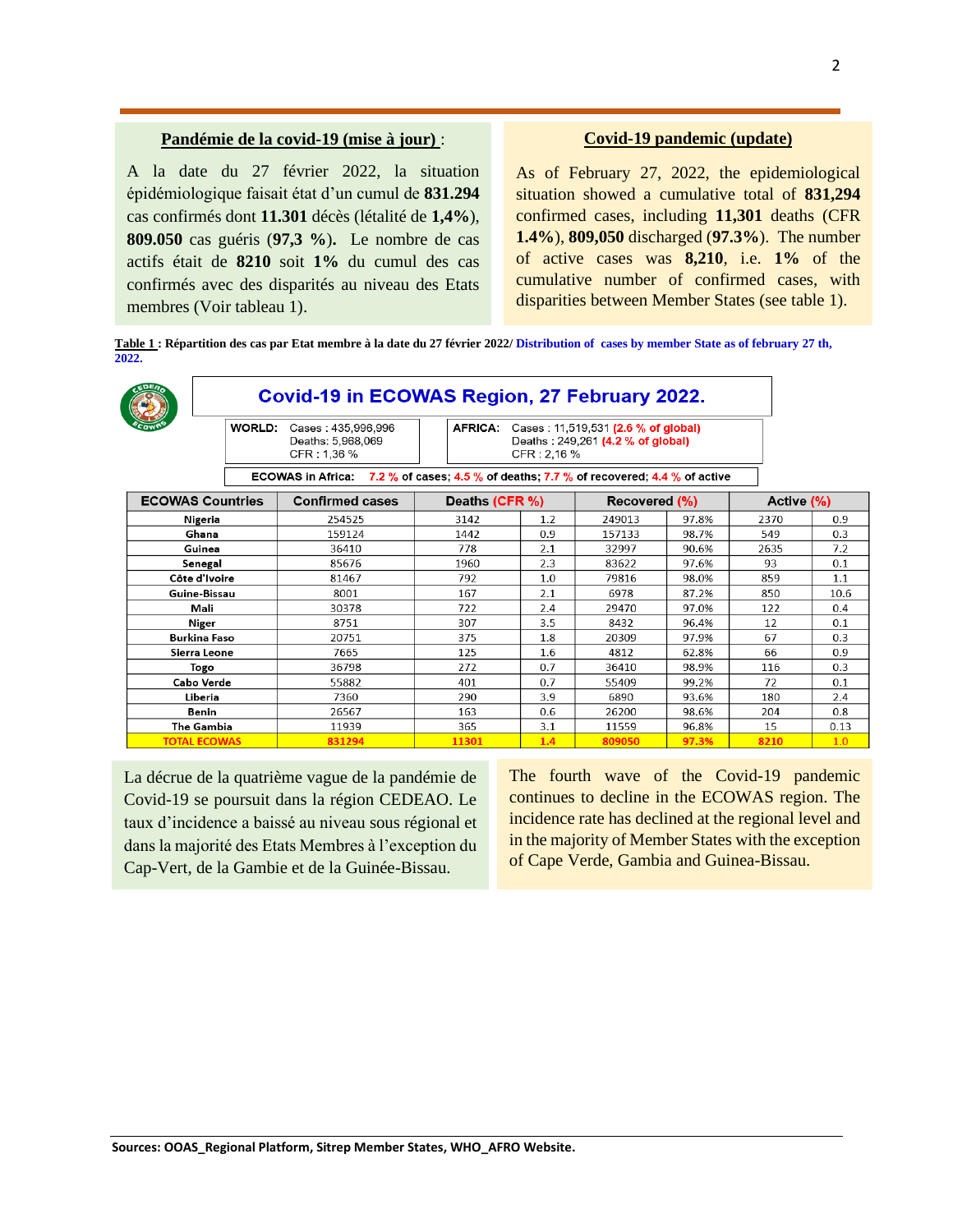| <b>Countries</b> | <b>Population</b> | <b>New Confirmed Cases</b> |               |               |               | Incidence Rate per 100,000 population |               |               |               |               |               |
|------------------|-------------------|----------------------------|---------------|---------------|---------------|---------------------------------------|---------------|---------------|---------------|---------------|---------------|
|                  |                   | <b>Wk 100</b>              | <b>Wk 101</b> | <b>Wk 102</b> | <b>Wk 103</b> | <b>Wk 104</b>                         | <b>Wk 100</b> | <b>Wk 101</b> | <b>Wk 102</b> | <b>Wk 103</b> | <b>Wk 104</b> |
| <b>Benin</b>     | 12,600,301        | 82                         | 48            | 54            | 15            | <sup>0</sup>                          | 0.65          | 0.38          | 0.43          | 0.12          |               |
| <b>Burkina</b>   | 21,764,378        | 136                        | 62            | 32            | 40            | 61                                    | 0.62          | 0.28          | 0.15          | 0.18          | 0.03          |
| <b>Cap Vert</b>  | 565.073           | 457                        | 134           | 71            | 16            | 20                                    | 80.87         | 23.71         | 12.56         | 2.83          | 3.54          |
| Côte d'Ivoire    | 27.359.845        | 673                        | 414           | 139           | 242           | 148                                   | 2.46          | 1.51          | 0.51          | 0.88          | 0.54          |
| <b>Gambie</b>    | 2,518,658         | 291                        | 17            | 31            | 13            | 15                                    | 11.55         | 0.67          | 1.23          | 0.52          | 0.60          |
| <b>Ghana</b>     | 32,047,994        | 648                        | 831           | 469           | 904           | $\Omega$                              | 2.02          | 2.59          | 1.46          | 2.82          |               |
| Guinée           | 13,667,967        | 254                        | 178           | 81            | 54            | 27                                    | 1.86          | 1.30          | 0.59          | 0.40          | 0.20          |
| Guinée Bissau    | 2,037,905         | 322                        | 182           | 94            | 71            | 81                                    | 15.80         | 8.93          | 4.61          | 3.48          | 3.97          |
| Liberia          | 5,236,337         | 35                         | 29            | 86            | 2             | $\Omega$                              | 0.67          | 0.55          | 1.64          | 0.04          |               |
| Mali             | 21.126.990        | 590                        | 199           | 103           | 70            | 37                                    | 2.79          | 0.94          | 0.49          | 0.33          | 0.18          |
| <b>Niger</b>     | 25,521,928        | 129                        | 34            | 37            | 27            | 16                                    | 0.51          | 0.13          | 0.14          | 0.11          | 0.06          |
| <b>Nigeria</b>   | 213,817,196       | 1146                       | 665           | 418           | 259           | 246                                   | 0.54          | 0.31          | 0.20          | 0.12          | 0.12          |
| <b>Senegal</b>   | 17,406,877        | 957                        | 408           | 191           | 187           | 142                                   | 5.50          | 2.34          | 1.10          | 1.07          | 0.82          |
| Sierra Leone     | 8,220,857         | 44                         | 14            | 23            | 13            |                                       | 0.54          | 0.17          | 0.28          | 0.16          | 0.04          |
| Togo             | 8,570,332         | 276                        | 98            | 80            | 80            | 67                                    | 3.22          | 1.14          | 0.93          | 0.93          | 0.78          |
| <b>ECOWAS</b>    | 412,462,638       | 6,040                      | 3,313         | 1,909         | 1,993         | 808                                   | 1.46          | 0.80          | 0.46          | 0.48          | 0.20          |

**Table 2 : Evolution du taux d'incidence lors des 5 dernières semaines/ Evolution of incidence rate over the last 5 week.**

Les efforts d'implémentation de la stratégie vaccinale contre la Covid-19 se poursuivent dans les 15 pays membres de la CEDEAO. Environ 6% de la population totale de l'espace CEDEAO a déjà bénéficié de la vaccination complète contre la Covid-19. L'évolution de la couverture vaccinale contre la Covid-19 dans les Etats membres est globalement lente. (**Fig 1**)

Efforts to implement the Covid-19 vaccination strategy are ongoing in the 15 ECOWAS member countries. About 6% of the total population of the ECOWAS region has already been fully vaccinated against Covid-19. The evolution of Covid-19 vaccination coverage in member states is slow overall. (**Fig 1**)



**Fig 1: Evolution de la couverture vaccinale covid-19 par Etat Membre dans l'espace CEDEAO/ Evolution of Covid-19 vaccination coverage by Member State in ECOWAS region .**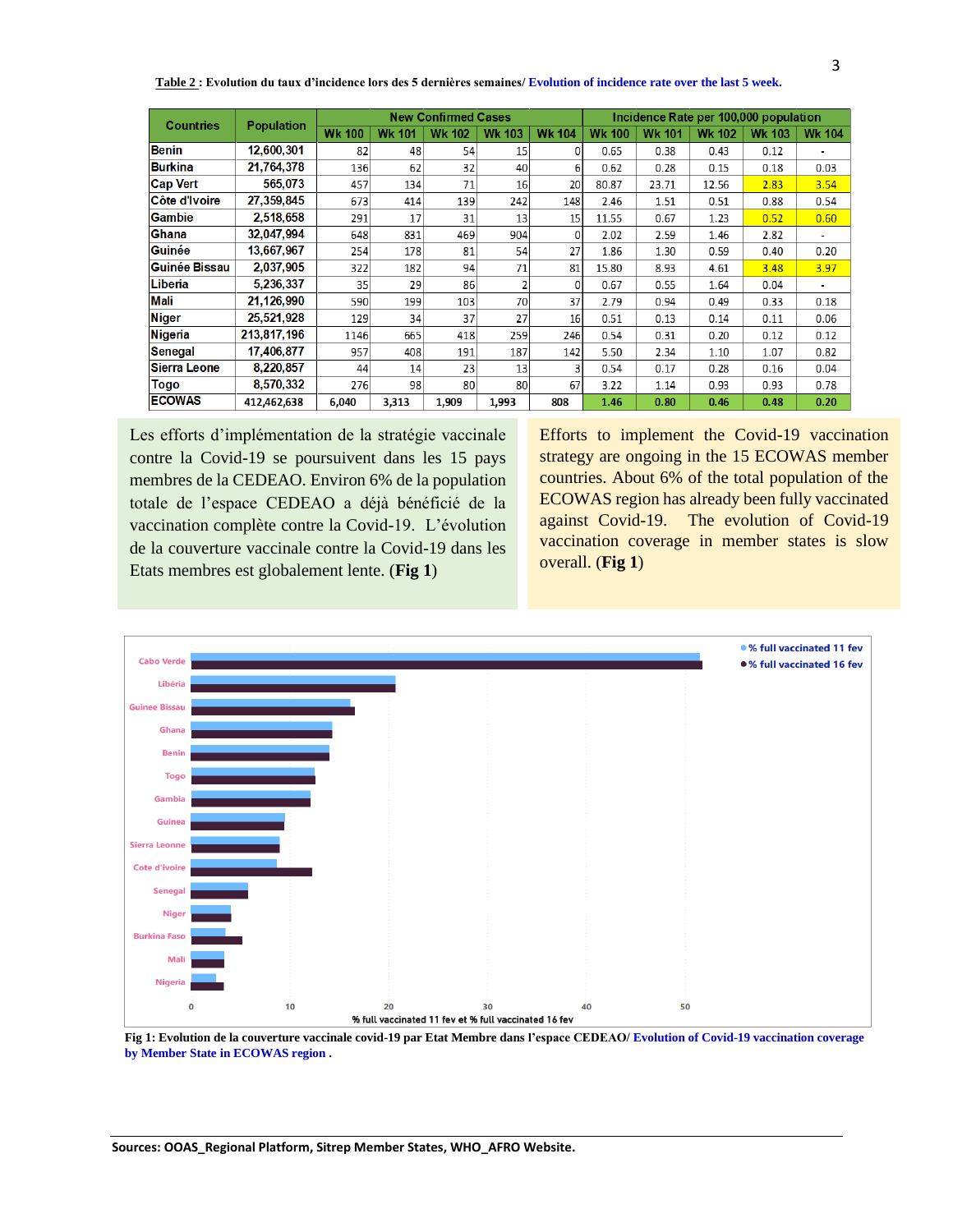#### **Situation épidémiologique de la fièvre de Lassa**

Les pays membres de la CEDEAO sont confrontés chaque année à des flambées de cas de la fièvre de Lassa. Un cas de maladie à virus Lassa a été détecté le 26 février 2022 chez une femme de 35 ans résidant au Togo dans le district de l'Oti-Sud. En rappel le district de l'Oti-Sud est un district frontalier avec le Benin et caractérisé par une intense mobilité humaine.

L'épidémie de la fièvre de Lassa au Nigeria se poursuit (**Fig2**). Depuis le début de l'année 2022, le Nigeria a déjà notifié un cumul de 450 cas confirmés dont 86 décès (létalité de 19,1%) dans 21 Etats (**Fig3**). A la même période de l'année 2021, le pays avait notifié 102 cas confirmés et 28 décès avec un taux de létalité de 27.5%.

#### **Epidemiological situation of Lassa fever**

ECOWAS member countries face annual outbreaks of Lassa fever. A case of Lassa virus disease was detected on February 26, 2022, in a 35-year-old woman residing in Togo in the Oti-Sud district. As a reminder, the Oti-Sud district is a border district with Benin and is characterized by intense human mobility.

The Lassa fever epidemic in Nigeria continues (**Fig2**). Since the beginning of 2022, Nigeria has already reported a cumulative total of 450 confirmed cases, including 86 deaths (CFR of 19.1%) in 21 states (**Fig3**). At the same time in 2021, the country had reported 102 confirmed cases and 28 deaths with a case-fatality rate of 27.5%.



**Fig 2 : Evolution hebdomadaire de l'épidémie de la fièvre de Lassa au Nigeria**/**Weekly evolution of fever Lassa outbreak in Nigeria**



**Fig 3** : **cas confirmés de la fièvre de Lassa par Etat au Nigeria à la semaine 7**/ **confirmed cases of Lassa fever by State in Nigeria as of Week 7**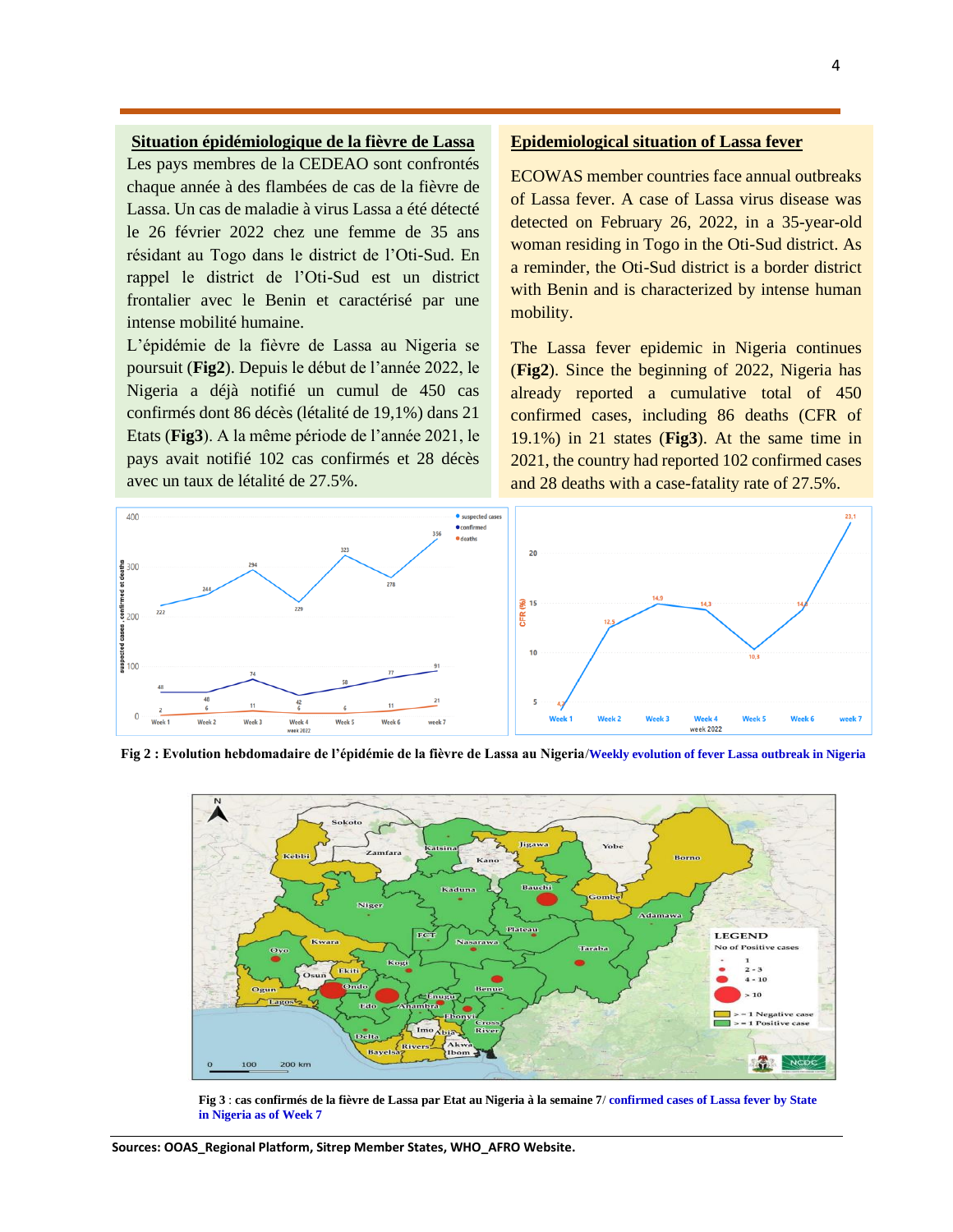L'OOAS continue de suivre l'évolution de la situation et formule les recommandations suivantes :

#### **Aux autorités sanitaires :**

- renforcer les capacités de détection et de prise en charge précoce des cas ;
- renforcer les actions de sensibilisation sur les mesures préventives à l'endroit des populations ;
- renforcer la surveillance communautaire ;
- renforcer la collaboration transfrontalière entre les Etats membres ;
- renforcer la collaboration multisectorielle pour des actions plus efficaces de prévention et de contrôle.

#### **Au public :**

- adopter les mesures préventives contre la fièvre de Lassa édictées par les autorités sanitaires;
- consulter le plutôt dans une formation sanitaire en cas de suspicion de la maladie.

#### **Situation épidémiologique de la rougeole**

La plus récente flambée épidémique de rougeole dans l'espace CEDEAO a été déclarée par le Togo, le 2 février 2022. Du début de la flambée à la date du 20 février 2022, 409 cas suspects et 111 cas confirmés ont été rapportés au Togo dans 8 districts. (**Fig 4 et 5**).

WAHO continues to monitor the situation and makes the following recommendations:

#### **To health authorities:**

**-** strengthen the capacity for early detection and management of cases;

**-** strengthen awareness-raising activities on preventive measures for the population;

- strengthen community-based surveillance;

- strengthen cross-border collaboration between member states;

- strengthen multisectoral collaboration for more effective prevention and control actions. **To the public :**

- adopt preventive measures against Lassa fever as prescribed by the health authorities;

- to consult a health facility in case of suspicion of the disease.

#### **Epidemiological situation of measles**

The most recent measles outbreak in the ECOWAS region was declared by Togo on February 2, 2022. From the beginning of the outbreak to February 20, 2022, 409 suspected cases and 111 confirmed cases were reported in Togo in 8 districts. (**Fig 4 and 5**).



**Fig 4: Evolution de l'épidémie de la rougeole au Togo à la date du 20 février 2022**/ **Evolution of measle epidemic in Togo as of February 20,2022**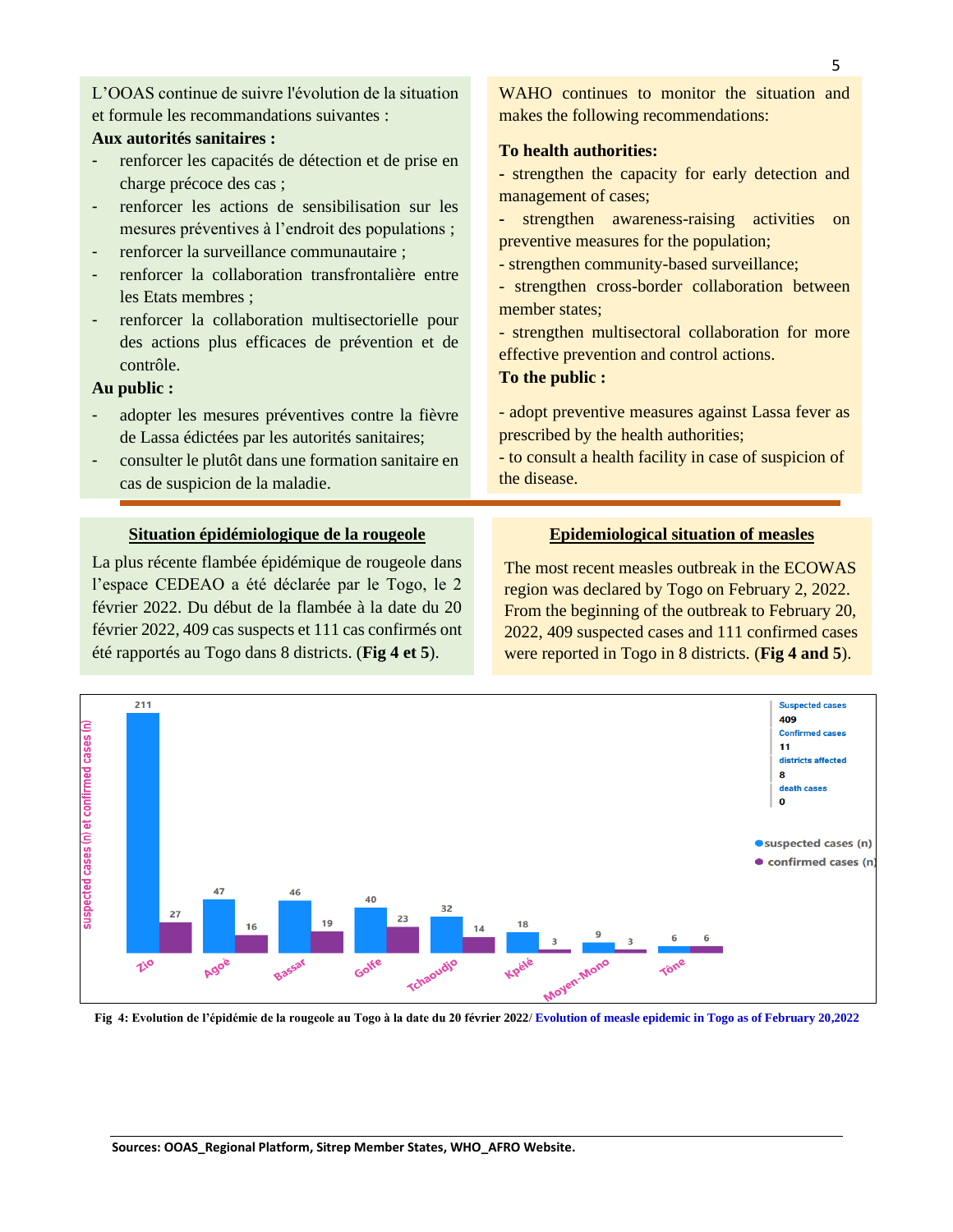

**Fig 5 : situation géographique des districts affectés par l'épidémie de la rougeole au Togo au 20 février 2022/ Geographical location of districts affected by the measles epidemic in Togo as of february 20,2022**

 Côte d'Ivoire, Gambie, Ghana, Guinea, Mali, Niger, Depuis le début de l'année 2022, **14.694** cas (cas suspects et confirmés) de rougeole dont **25** décès ont été déjà rapportés dans **10** Etats membres (Bénin, Burkina Faso, Nigeria et Togo) de l'espace CEDEAO.

 L'OOAS maintien sa recommandation consistant à renforcer l'investissement national dans des interventions prioritaires devant inclure le renforcement global du système de santé surtout en améliorant l'accès aux services de vaccination, en garantissant des pratiques de vaccination sûres, et en renforçant les capacités des agents de santé, les réseaux de laboratoires, la surveillance épidémiologique et les systèmes de chaîne du froid.

Since the beginning of 2022, **14,694** cases (suspected and confirmed) of measles, including **25** deaths, have been reported in **10** ECOWAS member states (Benin, Burkina Faso, Côte d'Ivoire, Gambia, Ghana, Guinea, Mali, Niger, Nigeria, and Togo).

WAHO maintains its recommendation to strengthen national investment in priority interventions that should include comprehensive health system strengthening, especially by improving access to immunization services, ensuring safe immunization practices, and building the capacity of health workers, laboratory networks, epidemiological surveillance, and cold chain systems.